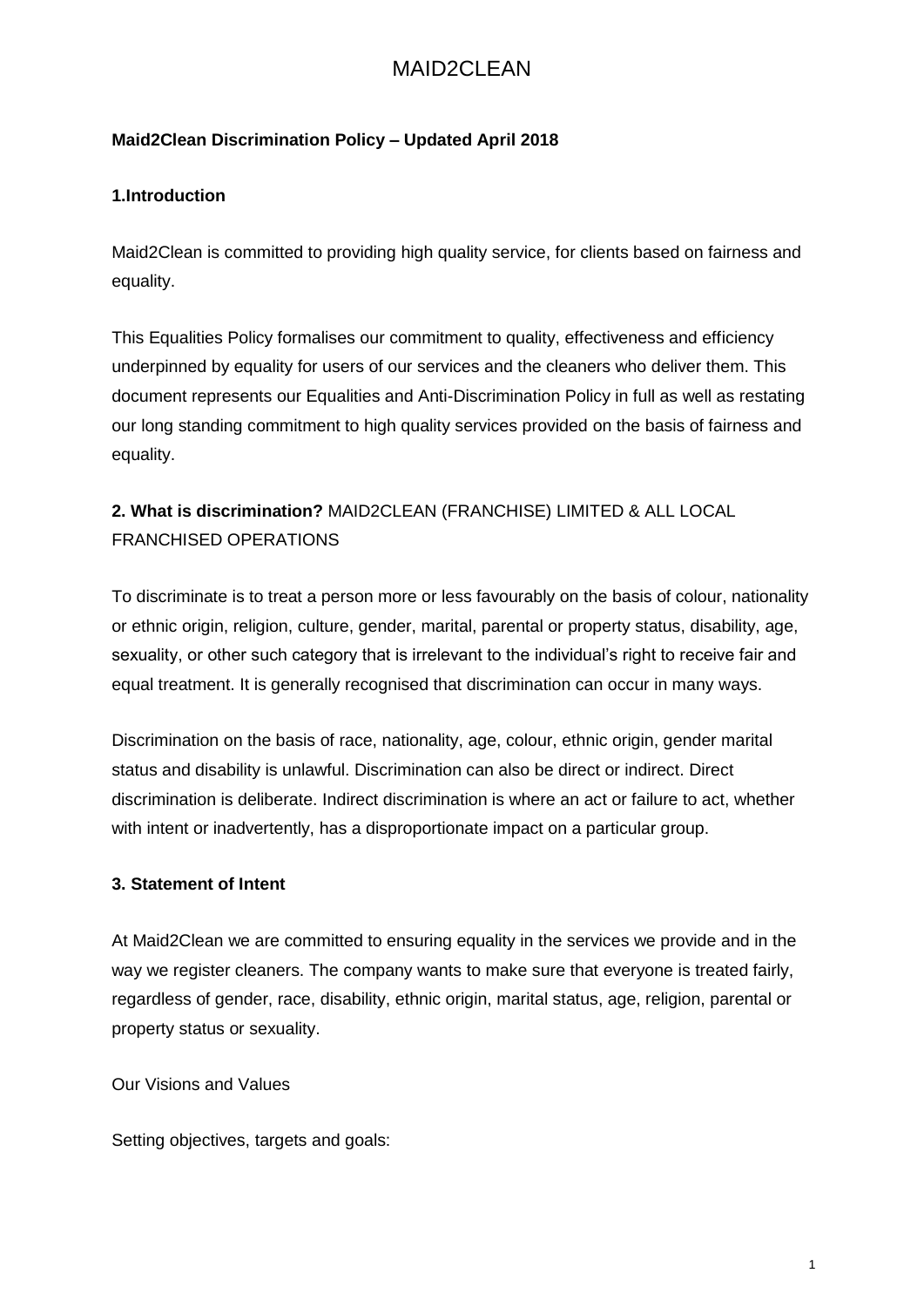# MAID2CLEAN

Maid2clean will comply fully with the requirements of all relevant Equalities and Anti-Discrimination legislation.

### **4. Maid2clean as a Service provider**

Our commitments to you

We will:

Avoid discrimination when developing and delivering services.

Ensure equality when dealing with your complaints, comments and compliments.

#### **5. Maid2clean as an Introducer**

We will maintain an environment where no individual is subject to discrimination or harassment on the grounds of race, colour, ethnic origin, nationality, gender, disability or marital status and on the non statutory grounds of religion, culture, age, (subject to normal retirement practises), parental or property status and sexuality. Maid2Clean is committed to a policy of equality both in the work place and when recruiting, selecting and promoting employees.

### **6. Our commitments to you**: MAID2CLEAN (FRANCHISE) LIMITED & ALL LOCAL FRANCHISED OPERATIONS

To ensure Maid2Clean maintains equalities for applicants and employees in the workplace we have made the following commitments:

We will:

- Monitor recruitment procedures to ensure they are fair and meet the needs of our clients.
- Ensure Franchisees are fully aware of our Equalities Policy, what it means for them and what responsibilities it entails.
- Ensure new Franchisees are briefed on the Equalities Policy at their induction.
- We will maintain records of the following:
- Advertisements for vacancies by date advertised.

#### **7. Communicating the Equalities Policy**